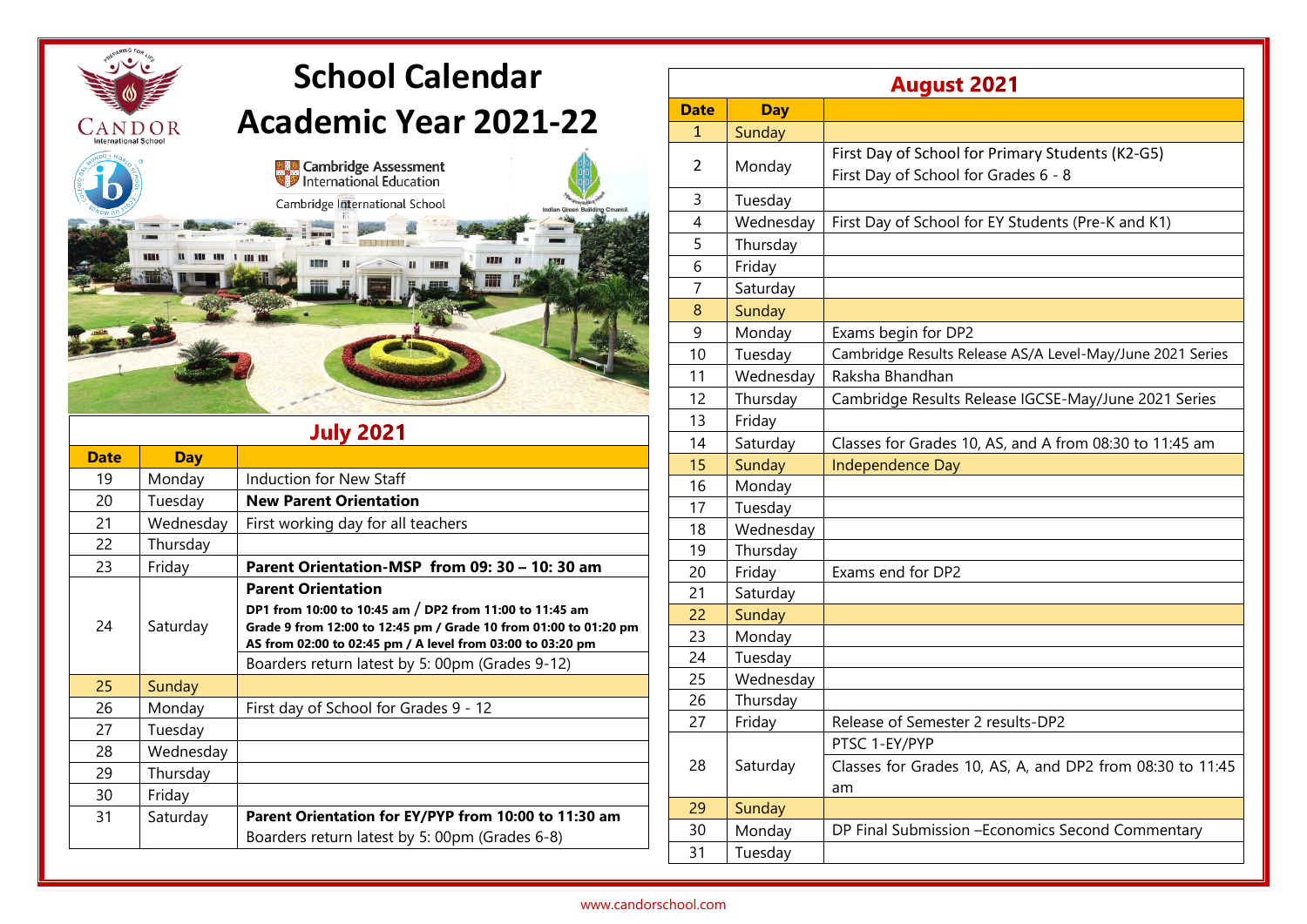| <b>September 2021</b> |            |                                                                                                    |
|-----------------------|------------|----------------------------------------------------------------------------------------------------|
| <b>Date</b>           | <b>Day</b> |                                                                                                    |
| 1                     | Wednesday  | Fees to be Paid $-2^{nd}$ term Installment                                                         |
| $\overline{c}$        | Thursday   | <b>High School Student Council Elections</b><br>DP 1-Last Day first round of Summative Assessments |
| 3                     | Friday     |                                                                                                    |
| 4                     | Saturday   |                                                                                                    |
| 5                     | Sunday     |                                                                                                    |
| 6                     | Monday     | DP 2-TOK Exhibition                                                                                |
| $\overline{7}$        | Tuesday    |                                                                                                    |
| 8                     | Wednesday  | <b>PYP Student Council Elections</b>                                                               |
| 9                     | Thursday   |                                                                                                    |
| 10                    | Friday     | Ganesh Chaturthi- Holiday                                                                          |
| 11                    | Saturday   |                                                                                                    |
| 12                    | Sunday     |                                                                                                    |
| 13                    | Monday     | DP2 Submission-EE First Draft                                                                      |
| 14                    | Tuesday    |                                                                                                    |
| 15                    | Wednesday  | Last Day for the payment of 2 <sup>nd</sup> term Installment fees                                  |
| 16                    | Thursday   |                                                                                                    |
| 17                    | Friday     |                                                                                                    |
| 18                    | Saturday   | PTSC 1-Middle School (Grades 6-8)<br>Classes for Grades 10,AS,A,&DP2 from 08:30 to 11:45 am        |
| 19                    | Sunday     |                                                                                                    |
| 20                    | Monday     | Summative Assessment Cycle 1 begins for IG/A/AS                                                    |
| 21                    | Tuesday    |                                                                                                    |
| 22                    | Wednesday  |                                                                                                    |
| 23                    | Thursday   |                                                                                                    |
| 24                    | Friday     |                                                                                                    |
| 25                    | Saturday   |                                                                                                    |
| 26                    | Sunday     |                                                                                                    |
| 27                    | Monday     | DP2 Final Submission-ESS/Physics                                                                   |
| 28                    | Tuesday    |                                                                                                    |
| 29                    | Wednesday  |                                                                                                    |
| 30                    | Thursday   | Summative Assessment Cycle 1 ends for IG/A/AS                                                      |
|                       |            | <b>Example 2</b> Cambridge Assessment<br>International Education<br>Cambridge International School |

| <b>October 2021</b> |            |                                                                                                               |  |
|---------------------|------------|---------------------------------------------------------------------------------------------------------------|--|
| <b>Date</b>         | <b>Day</b> |                                                                                                               |  |
| 1                   | Friday     | EY - Grandparent's Day<br>DP1&DP2-Last Day for second round of Summative Assessments                          |  |
| 2                   | Saturday   | Gandhi Jayanthi-Holiday                                                                                       |  |
| $\overline{3}$      | Sunday     |                                                                                                               |  |
| 4                   | Monday     |                                                                                                               |  |
| 5                   | Tuesday    |                                                                                                               |  |
| 6                   | Wednesday  |                                                                                                               |  |
| $\overline{7}$      | Thursday   |                                                                                                               |  |
| 8                   | Friday     | Interim Report Release for Grades 6 - 12<br>Boarding houses closes by 05: 00pm                                |  |
| 9                   | Saturday   | Dussehra break starts                                                                                         |  |
| 10                  | Sunday     |                                                                                                               |  |
| 11                  | Monday     |                                                                                                               |  |
| 12                  | Tuesday    |                                                                                                               |  |
| 13                  | Wednesday  |                                                                                                               |  |
| 14                  | Thursday   |                                                                                                               |  |
| 15                  | Friday     |                                                                                                               |  |
| 16                  | Saturday   |                                                                                                               |  |
| 17                  | Sunday     | Boarders to report by 05: 00pm                                                                                |  |
| 18                  | Monday     | School reopens after Dussehra break                                                                           |  |
| 19                  | Tuesday    |                                                                                                               |  |
| 20                  | Wednesday  |                                                                                                               |  |
| 21                  | Thursday   | DP2 Final Submission-Psychology                                                                               |  |
| 22                  | Friday     |                                                                                                               |  |
| 23                  | Saturday   | PTSC 2 PYP<br>Classes for Grades 10, AS, A, &DP2 from 08:30-11:45 am<br><b>MSP Annual Production - KALRAV</b> |  |
| 24                  | Sunday     |                                                                                                               |  |
| 25                  | Monday     | Summative Assessment Cycle 2 begins for IG/A/AS                                                               |  |
| 26                  | Tuesday    |                                                                                                               |  |
| 27                  | Wednesday  |                                                                                                               |  |
| 28                  | Thursday   |                                                                                                               |  |
| 29                  | Friday     | DP2 Final Submission for Biology and ITGS                                                                     |  |
| 30                  | Saturday   |                                                                                                               |  |
| 31                  | Sunday     |                                                                                                               |  |

Indian Green Building Council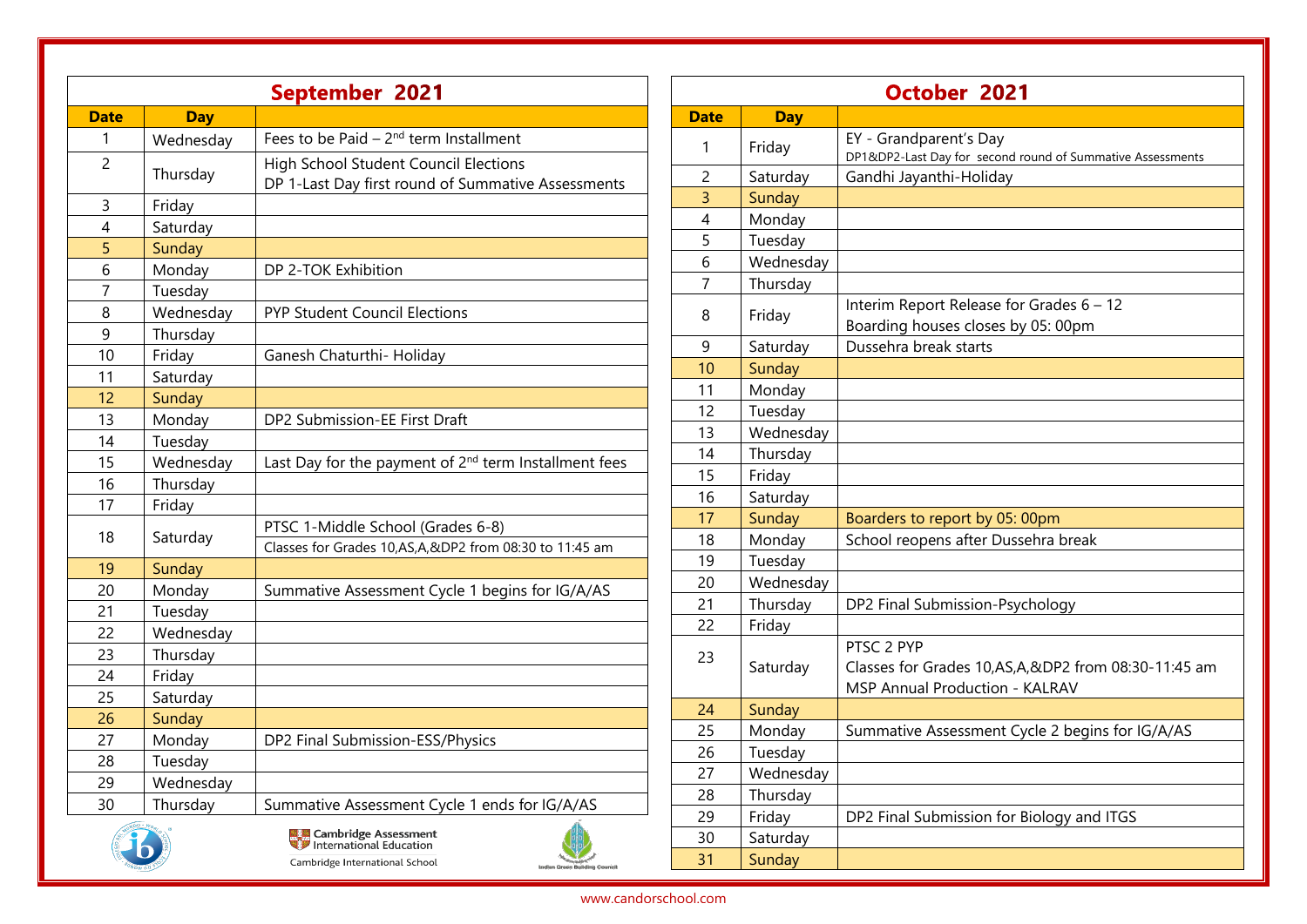| <b>November 2021</b> |            |                                                              |
|----------------------|------------|--------------------------------------------------------------|
| <b>Date</b>          | <b>Day</b> |                                                              |
| 1                    | Monday     | Kannada Rajyotsava Day- Holiday                              |
| $\overline{c}$       | Tuesday    | DP2 Final IA Submission-History                              |
| 3                    |            | Summative Assessment Cycle 2 ends for IG/A/AS                |
|                      | Wednesday  | Boarding houses closes by 05: 00pm                           |
| 4                    | Thursday   | Diwali break starts                                          |
| 5                    | Friday     |                                                              |
| 6                    | Saturday   |                                                              |
| $\overline{7}$       | Sunday     | Boarders to report by 05: 00pm                               |
| 8                    | Monday     | School reopens after Diwali break                            |
| 9                    | Tuesday    |                                                              |
| 10                   | Wednesday  | DP2 Final Submission-EE                                      |
| 11                   | Thursday   |                                                              |
| 12                   | Friday     |                                                              |
| 13                   | Saturday   | CANMUN                                                       |
| 14                   | Sunday     |                                                              |
| 15                   | Monday     | DP2 Final Submission-Math Al/AA                              |
| 16                   | Tuesday    |                                                              |
| 17                   | Wednesday  |                                                              |
| 18                   | Thursday   |                                                              |
|                      |            | Student Led Conference - EY/PYP                              |
| 19                   | Friday     | DP2 Final IA Submission-Chemistry                            |
|                      |            | DP1 and DP2 -Last Day for 3rd round of Summative Assessments |
| 20                   | Saturday   |                                                              |
| 21                   | Sunday     |                                                              |
| 22                   | Monday     |                                                              |
| 23                   | Tuesday    |                                                              |
| 24                   | Wednesday  | DP2 Final Submission-Economics 3rd Commentary                |
| 25                   | Thursday   |                                                              |
| 26                   | Friday     |                                                              |
| 27                   | Saturday   | Classes for Grades 10,AS,A,&DP2 from 08:30-11:45 am          |
| 28                   | Sunday     |                                                              |
| 29                   | Monday     | Semester Exam begins - Grades 6-12                           |
| 30                   | Tuesday    | Ah.                                                          |

| <b>December 2021</b> |            |                                                       |  |
|----------------------|------------|-------------------------------------------------------|--|
| <b>Date</b>          | <b>Day</b> |                                                       |  |
| 1                    | Wednesday  | Fees to be paid $-3^{rd}$ term Installment            |  |
| $\overline{c}$       | Thursday   |                                                       |  |
| 3                    | Friday     |                                                       |  |
| 4                    | Saturday   |                                                       |  |
| 5                    | Sunday     |                                                       |  |
| 6                    | Monday     |                                                       |  |
| 7                    | Tuesday    |                                                       |  |
| 8                    | Wednesday  |                                                       |  |
| 9                    | Thursday   |                                                       |  |
| 10                   | Friday     | Semester Exam ends for Grades 6,7,8,11,12             |  |
| 11                   | Saturday   | Semester Exam ends for Grades 9 and 10                |  |
| 12                   | Sunday     |                                                       |  |
| 13                   | Monday     |                                                       |  |
| 14                   | Tuesday    |                                                       |  |
| 15                   | Wednesday  | Last Day for the payment of 3rd term Installment fees |  |
| 16                   | Thursday   |                                                       |  |
| 17                   | Friday     | PTSC - Middle School (Grades 6-8)                     |  |
| 18                   | Saturday   | <b>SPORTS DAY</b>                                     |  |
| 19                   | Sunday     |                                                       |  |
| 20                   | Monday     | PTSC High School (Grades 9 - 12)                      |  |
| 21                   | Tuesday    | Boarding houses closes by 05: 00pm                    |  |
| 22                   | Wednesday  | <b>Winter Break Starts</b>                            |  |
| 23                   | Thursday   |                                                       |  |
| 24                   | Friday     |                                                       |  |
| 25                   | Saturday   | Christmas                                             |  |
| 26                   | Sunday     |                                                       |  |
| 27                   | Monday     |                                                       |  |
| 28                   | Tuesday    |                                                       |  |
| 29                   | Wednesday  |                                                       |  |
| 30                   | Thursday   |                                                       |  |
| 31                   | Friday     |                                                       |  |

**ELE** Cambridge Assessment<br>Wilhternational Education Cambridge International School

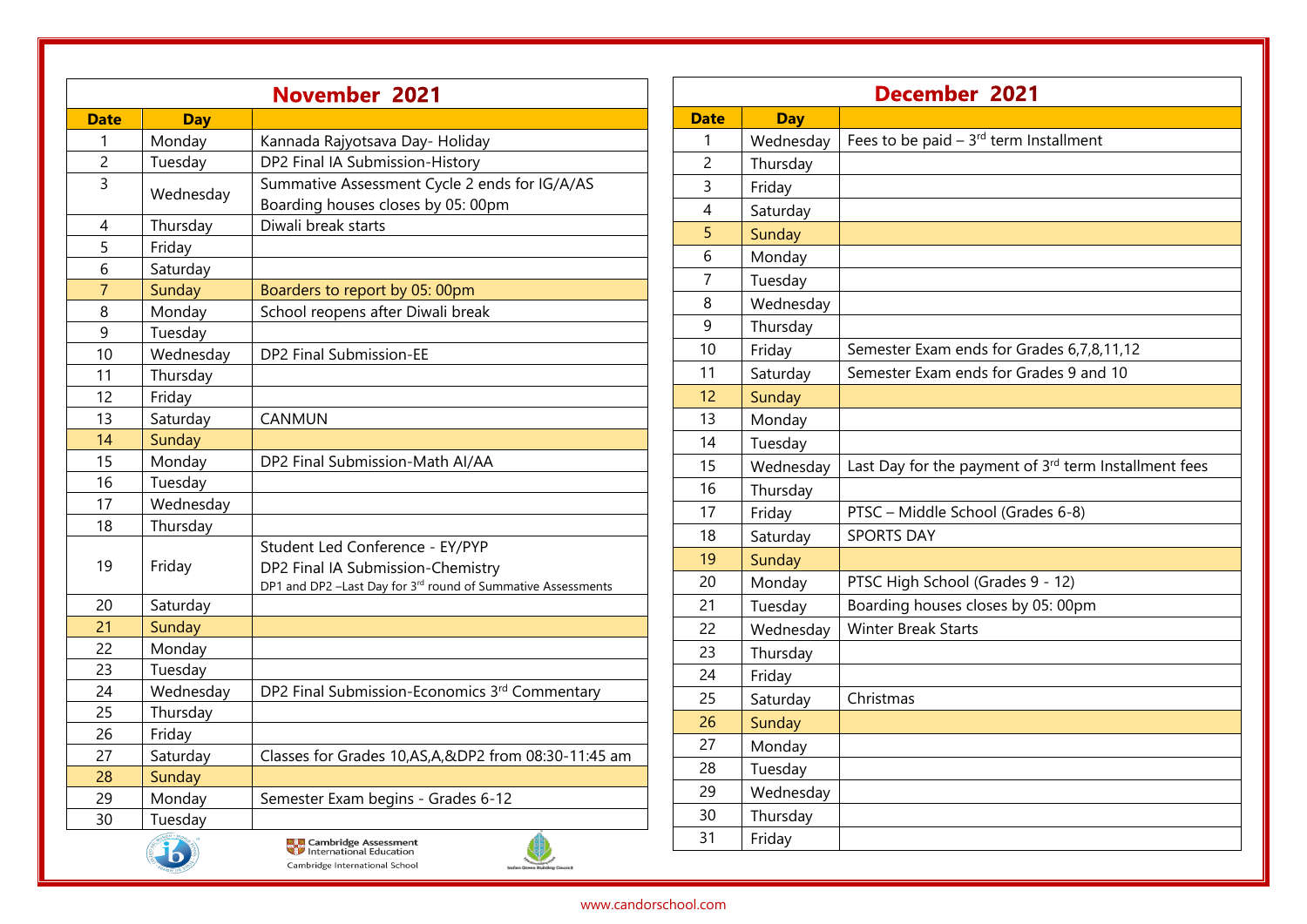| <b>January 2022</b> |            |                                                                                                                                                 |
|---------------------|------------|-------------------------------------------------------------------------------------------------------------------------------------------------|
| <b>Date</b>         | <b>Day</b> |                                                                                                                                                 |
| 1                   | Saturday   | New Year's Day                                                                                                                                  |
| $\overline{2}$      | Sunday     | Boarders to report by 05: 00pm                                                                                                                  |
| $\overline{3}$      | Monday     | School reopens after Winter Break                                                                                                               |
| 4                   | Tuesday    |                                                                                                                                                 |
| 5                   | Wednesday  |                                                                                                                                                 |
| 6                   | Thursday   |                                                                                                                                                 |
| $\overline{7}$      | Friday     |                                                                                                                                                 |
| 8                   | Saturday   | Classes for Grade 9 and DP1 from 08:30 to 11:45 am                                                                                              |
| 9                   | Sunday     |                                                                                                                                                 |
| 10                  | Monday     | DP2 Final Submission-English HL Essay                                                                                                           |
| 11                  | Tuesday    |                                                                                                                                                 |
| 12                  | Wednesday  |                                                                                                                                                 |
| 13                  | Thursday   |                                                                                                                                                 |
| 14                  | Friday     | Makar Sankranti- Holiday                                                                                                                        |
| 15                  | Saturday   |                                                                                                                                                 |
| 16                  | Sunday     |                                                                                                                                                 |
| 17                  | Monday     |                                                                                                                                                 |
| 18                  | Tuesday    |                                                                                                                                                 |
| 19                  | Wednesday  |                                                                                                                                                 |
| 20                  | Thursday   |                                                                                                                                                 |
| 21                  | Friday     |                                                                                                                                                 |
| 22                  | Saturday   |                                                                                                                                                 |
| 23                  | Sunday     |                                                                                                                                                 |
| 24                  | Monday     | DP2 Final IOC Spanish B/ab initio                                                                                                               |
| 25                  | Tuesday    | DP2 Final IOC French B/ab initio                                                                                                                |
| 26                  | Wednesday  | Republic day- Holiday                                                                                                                           |
| 27                  | Thursday   | DP2 Final IOC Hindi B                                                                                                                           |
| 28                  | Friday     |                                                                                                                                                 |
| 29                  | Saturday   | PTSC 3 - EY/PYP<br>DP/AS Parent and Student Orientation [Grade 10<br>moving to Grade 11]<br>Classes for Grades 9 and DP1 from 08:30 to 11:45 am |
| 30                  | Sunday     |                                                                                                                                                 |
| 31                  | Monday     |                                                                                                                                                 |

| <b>February 2022</b> |            |                                                                           |
|----------------------|------------|---------------------------------------------------------------------------|
| <b>Date</b>          | <b>Day</b> |                                                                           |
| 1                    | Tuesday    | Summative Assessment Cycle 3 begins - A/AS/IG                             |
| $\overline{c}$       | Wednesday  |                                                                           |
| 3                    | Thursday   |                                                                           |
| 4                    | Friday     | DP1&DP2 Last Day for 4 <sup>th</sup> round of Summative<br>Assessments    |
| 5                    | Saturday   |                                                                           |
| 6                    | Sunday     |                                                                           |
| 7                    | Monday     |                                                                           |
| 8                    | Tuesday    | <b>CAIE Hindi Exam</b>                                                    |
| 9                    | Wednesday  |                                                                           |
| 10                   | Thursday   | DP2 Final IO-English HL/SL                                                |
| 11                   | Friday     | Summative Assessment Cycle 3 ends - A/AS/IG<br>DP2 Final IO-English HL/SL |
| 12                   | Saturday   | Classes for Grades 9 and DP1 from 08:30 to 11:45 am                       |
| 13                   | Sunday     |                                                                           |
| 14                   | Monday     |                                                                           |
| 15                   | Tuesday    |                                                                           |
| 16                   | Wednesday  |                                                                           |
| 17                   | Thursday   |                                                                           |
| 18                   | Friday     |                                                                           |
| 19                   | Saturday   |                                                                           |
| 20                   | Sunday     |                                                                           |
| 21                   | Monday     | DP2 Final Submission - TOK Essay                                          |
| 22                   | Tuesday    |                                                                           |
| 23                   | Wednesday  |                                                                           |
| 24                   | Thursday   |                                                                           |
| 25                   | Friday     | DP2 Final IA Submission - Visual Arts/Theater                             |
|                      |            | <b>EY/PYP Production</b>                                                  |
| 26                   | Saturday   | Classes for Grades 9 and DP1 from 08:30 to 11:45 am                       |
| 27                   | Sunday     |                                                                           |
| 28                   | Monday     | Mock Exam begins for DP2                                                  |



**Example 2** Cambridge Assessment<br>
Signal Education Cambridge International School

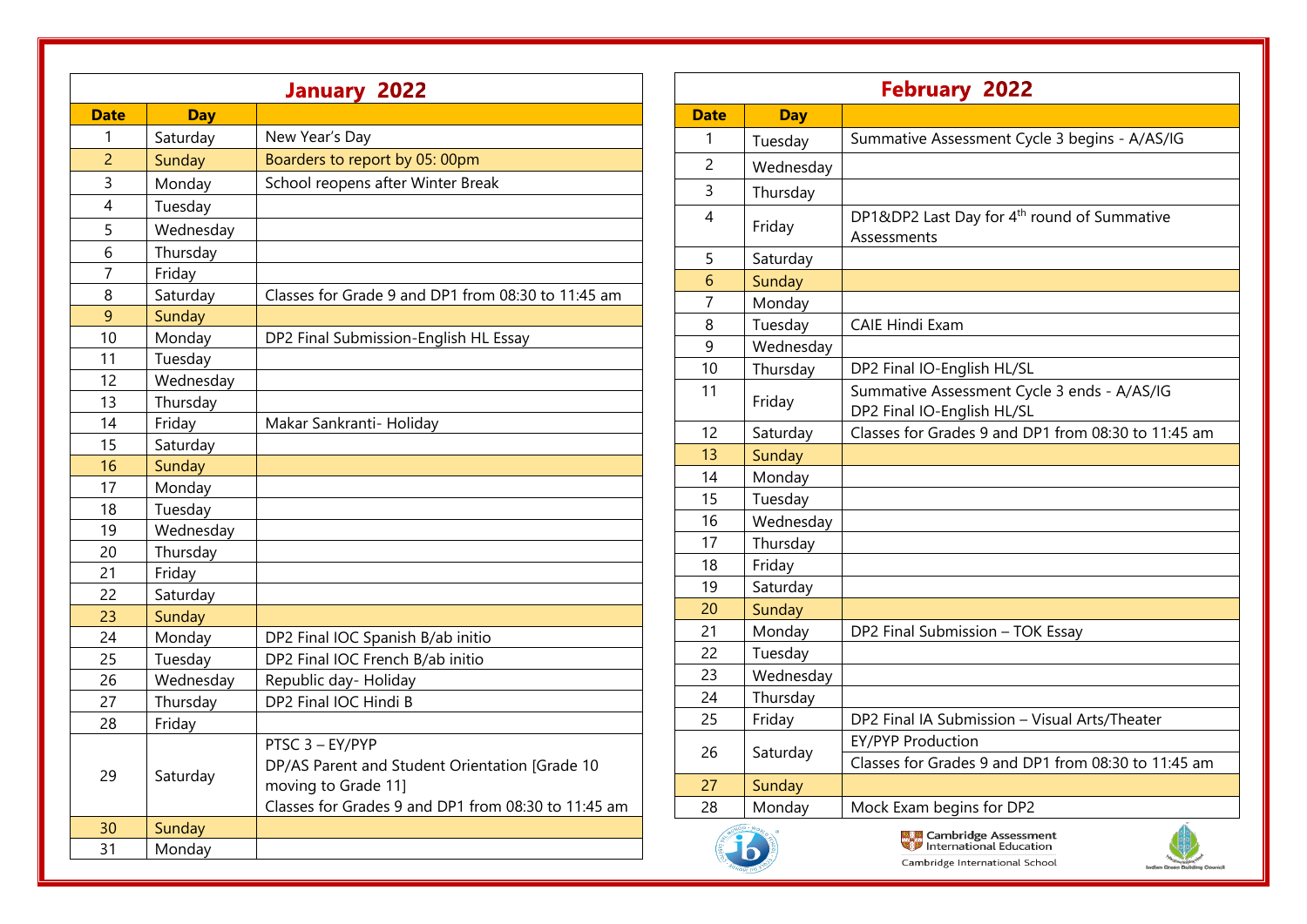|                | <b>March 2022</b> |                                                                                                                                               |  |
|----------------|-------------------|-----------------------------------------------------------------------------------------------------------------------------------------------|--|
| <b>Date</b>    | <b>Day</b>        |                                                                                                                                               |  |
| 1              | Tuesday           | Mahashivratri holiday<br>Fees to be Paid $-4$ <sup>th</sup> term Installment                                                                  |  |
| $\overline{c}$ | Wednesday         |                                                                                                                                               |  |
| $\overline{3}$ | Thursday          |                                                                                                                                               |  |
| 4              | Friday            | Mock Exam begins for Grade 10/A/AS                                                                                                            |  |
| 5              | Saturday          |                                                                                                                                               |  |
| 6              | Sunday            |                                                                                                                                               |  |
| $\overline{7}$ | Monday            |                                                                                                                                               |  |
| 8              | Tuesday           |                                                                                                                                               |  |
| 9              | Wednesday         |                                                                                                                                               |  |
| 10             | Thursday          |                                                                                                                                               |  |
| 11             | Friday            | Mock Exam ends for DP2<br>AS-GPR Course work component Submission Deadline<br>DP1 Last Day for 5 <sup>th</sup> round of Summative Assessments |  |
| 12             | Saturday          | PTSC-Middle School (Grades 6-8)<br>Classes for Grades 9 and DP1 from 08:30 to 11:45 am                                                        |  |
| 13             | Sunday            |                                                                                                                                               |  |
| 14             | Monday            | Special Revision Classes begin for DP2                                                                                                        |  |
| 15             | Tuesday           | Last Day for the payment of 4 <sup>th</sup> term Installment fees                                                                             |  |
| 16             | Wednesday         |                                                                                                                                               |  |
| 17             | Thursday          | Mock exam ends Grade 10/A/AS                                                                                                                  |  |
| 18             | Friday            | Holi-Holiday                                                                                                                                  |  |
| 19             | Saturday          |                                                                                                                                               |  |
| 20             | Sunday            |                                                                                                                                               |  |
| 21             | Monday            | AS&A Level -GPR Course work component Submission Deadline                                                                                     |  |
| 22             | Tuesday           | IGCSE Orientation [Grade 8 moving to IG]                                                                                                      |  |
| 23             | Wednesday         | IGCSE -GP Course work component Submission Deadline                                                                                           |  |
| 24             | Thursday          |                                                                                                                                               |  |
| 25             | Friday            |                                                                                                                                               |  |
| 26             | Saturday          | PTSC - All Board Batches                                                                                                                      |  |
| 27             | Sunday            |                                                                                                                                               |  |
| 28             | Monday            | Mock Exam Release of results - 10IG/A/AS/DP2                                                                                                  |  |
| 29             | Tuesday           |                                                                                                                                               |  |
| 30             | Wednesday         |                                                                                                                                               |  |
| 31             | Thursday          | Special Revision Classes end for DP2                                                                                                          |  |

| <b>April 2022</b>  |            |                                                                                                                                                   |  |
|--------------------|------------|---------------------------------------------------------------------------------------------------------------------------------------------------|--|
| <b>Date</b>        | <b>Day</b> |                                                                                                                                                   |  |
| 1                  | Friday     | DP2 Final Submission-Visual Arts/Theatre External Component                                                                                       |  |
| $\overline{c}$     | Saturday   | Ugadi- Holiday                                                                                                                                    |  |
| $\overline{3}$     | Sunday     |                                                                                                                                                   |  |
| 4                  | Monday     |                                                                                                                                                   |  |
| 5                  | Tuesday    |                                                                                                                                                   |  |
| 6                  | Wednesday  |                                                                                                                                                   |  |
| $\overline{7}$     | Thursday   |                                                                                                                                                   |  |
| 8                  | Friday     | Student Led Conference- EY/PYP                                                                                                                    |  |
| 9                  | Saturday   | Graduation Ceremony - DP/A Level                                                                                                                  |  |
| 10                 | Sunday     | <b>Spring Break Starts</b>                                                                                                                        |  |
| 11                 | Monday     |                                                                                                                                                   |  |
| 12                 | Tuesday    |                                                                                                                                                   |  |
| 13                 | Wednesday  |                                                                                                                                                   |  |
| 14                 | Thursday   |                                                                                                                                                   |  |
| 15                 | Friday     |                                                                                                                                                   |  |
| 16                 | Saturday   |                                                                                                                                                   |  |
| 17                 | Sunday     | Boarders to report by 05: 00pm                                                                                                                    |  |
| 18                 | Monday     | School reopens after Spring Break                                                                                                                 |  |
| 19                 | Tuesday    |                                                                                                                                                   |  |
| 20                 | Wednesday  |                                                                                                                                                   |  |
| 21                 | Thursday   |                                                                                                                                                   |  |
| 22                 | Friday     |                                                                                                                                                   |  |
| 23                 | Saturday   | Orientation for G5 parents/students-Moving from Gr 5 to 6<br>Classes for Grades 9 and DP1 from 08:30 to 11:45 am                                  |  |
| 24                 | Sunday     |                                                                                                                                                   |  |
| 25                 | Monday     | CAIE examination begins for 10 IG                                                                                                                 |  |
| 26                 | Tuesday    |                                                                                                                                                   |  |
| 27                 | Wednesday  |                                                                                                                                                   |  |
| 28                 | Thursday   |                                                                                                                                                   |  |
| 29                 | Friday     | Board Examination begins for DP2<br>DP1 Last Day for 5 <sup>th</sup> round of Summative Assessments                                               |  |
| 30                 | Saturday   |                                                                                                                                                   |  |
| NDO . WORLD<br>. . |            | <b>de la provincia de la provincia de la provincia de la provincia de la provincia de la provincia de la provincia</b><br>圆圈 Cambridge Assessment |  |



**Example 25** Cambridge Assessment<br> **Example 25** International Education Cambridge International School

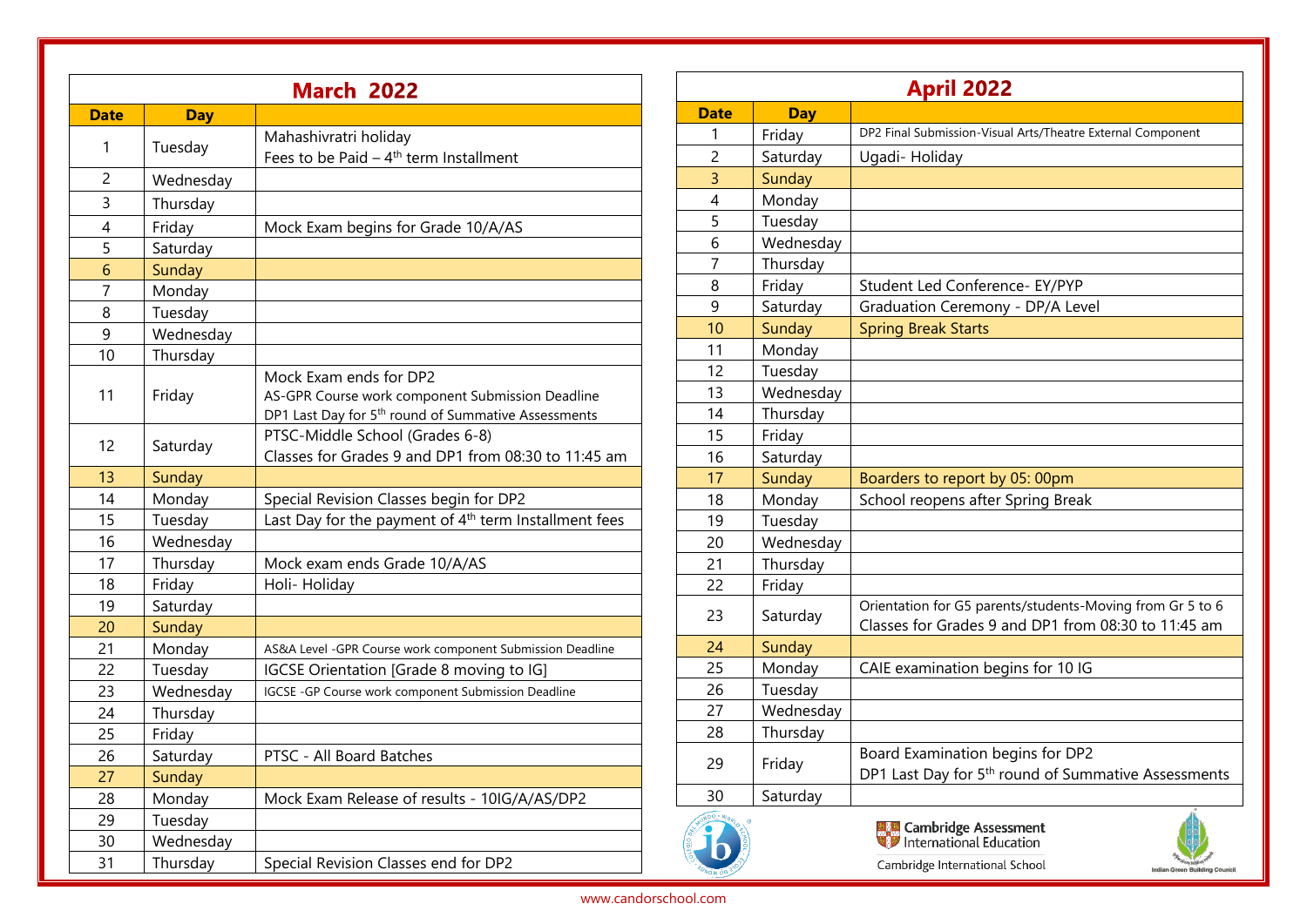|                          | <b>May 2022</b> |                                                 |  |
|--------------------------|-----------------|-------------------------------------------------|--|
| <b>Date</b>              | <b>Day</b>      |                                                 |  |
| 1                        | Sunday          | May Day                                         |  |
| $\overline{c}$           | Monday          |                                                 |  |
| $\overline{3}$           | Tuesday         | EID-UL-FITR - Holiday                           |  |
| $\overline{\mathcal{A}}$ | Wednesday       |                                                 |  |
| 5                        | Thursday        |                                                 |  |
| 6                        | Friday          | <b>DP1 TOK Exhibition</b>                       |  |
| $\overline{7}$           | Saturday        |                                                 |  |
| 8                        | Sunday          |                                                 |  |
| 9                        | Monday          |                                                 |  |
| 10                       | Tuesday         |                                                 |  |
| 11                       | Wednesday       |                                                 |  |
| 12                       | Thursday        |                                                 |  |
| 13                       | Friday          |                                                 |  |
| 14                       | Saturday        |                                                 |  |
| 15                       | Sunday          |                                                 |  |
| 16                       | Monday          |                                                 |  |
| 17                       | Tuesday         |                                                 |  |
| 18                       | Wednesday       |                                                 |  |
| 19                       | Thursday        |                                                 |  |
| 20                       | Friday          | Board Exam ends for DP2                         |  |
| 21                       | Saturday        |                                                 |  |
| 22                       | Sunday          |                                                 |  |
| 23                       | Monday          | Semester Exam begins for MSP, Grade 9IG and DP1 |  |
| 24                       | Tuesday         |                                                 |  |
| 25                       | Wednesday       |                                                 |  |
| 26                       | Thursday        |                                                 |  |
| 27                       | Friday          | <b>PYP Exhibition</b>                           |  |
| 28                       | Saturday        |                                                 |  |
| 29                       | Sunday          |                                                 |  |
| 30                       | Monday          |                                                 |  |
| 31                       | Tuesday         |                                                 |  |
|                          |                 |                                                 |  |

|                | <b>June 2022</b> |                                                                                   |  |
|----------------|------------------|-----------------------------------------------------------------------------------|--|
| <b>Date</b>    | <b>Day</b>       |                                                                                   |  |
| 1              | Wednesday        | Fees to be Paid -1 <sup>st</sup> installment for the Academic Year<br>2022 - 23   |  |
| $\overline{2}$ | Thursday         | Graduation Day - K2 and Grade 5                                                   |  |
| 3              | Friday           | PTSC-EY/PYP<br>Last working Day for PYP students                                  |  |
| 4              | Saturday         |                                                                                   |  |
| 5              | Sunday           |                                                                                   |  |
| 6              | Monday           |                                                                                   |  |
| $\overline{7}$ | Tuesday          |                                                                                   |  |
| 8              | Wednesday        | Semester Exam ends for MSP, Grade 9, IG, and DP1                                  |  |
| 9              | Thursday         |                                                                                   |  |
| 10             | Friday           | Last working day for Middle & High School Students                                |  |
| 11             | Saturday         |                                                                                   |  |
| 12             | Sunday           |                                                                                   |  |
| 13             | Monday           | Summer Break                                                                      |  |
| 14             | Tuesday          |                                                                                   |  |
| 15             | Wednesday        | Last Day for the payment of 1 <sup>st</sup> installment fee for the<br>AY 2022-23 |  |
| 16             | Thursday         |                                                                                   |  |
| 17             | Friday           |                                                                                   |  |
| 18             | Saturday         |                                                                                   |  |
| 19             | Sunday           |                                                                                   |  |
| 20             | Monday           |                                                                                   |  |
| 21             | Tuesday          |                                                                                   |  |
| 22             | Wednesday        |                                                                                   |  |
| 23             | Thursday         | <b>Summer Break</b>                                                               |  |
| 24             | Friday           |                                                                                   |  |
| 25             | Saturday         |                                                                                   |  |
| 26             | Sunday           |                                                                                   |  |
| 27             | Monday           |                                                                                   |  |
| 28             | Tuesday          |                                                                                   |  |
| 29             | Wednesday        |                                                                                   |  |
| 30             | Thursday         |                                                                                   |  |